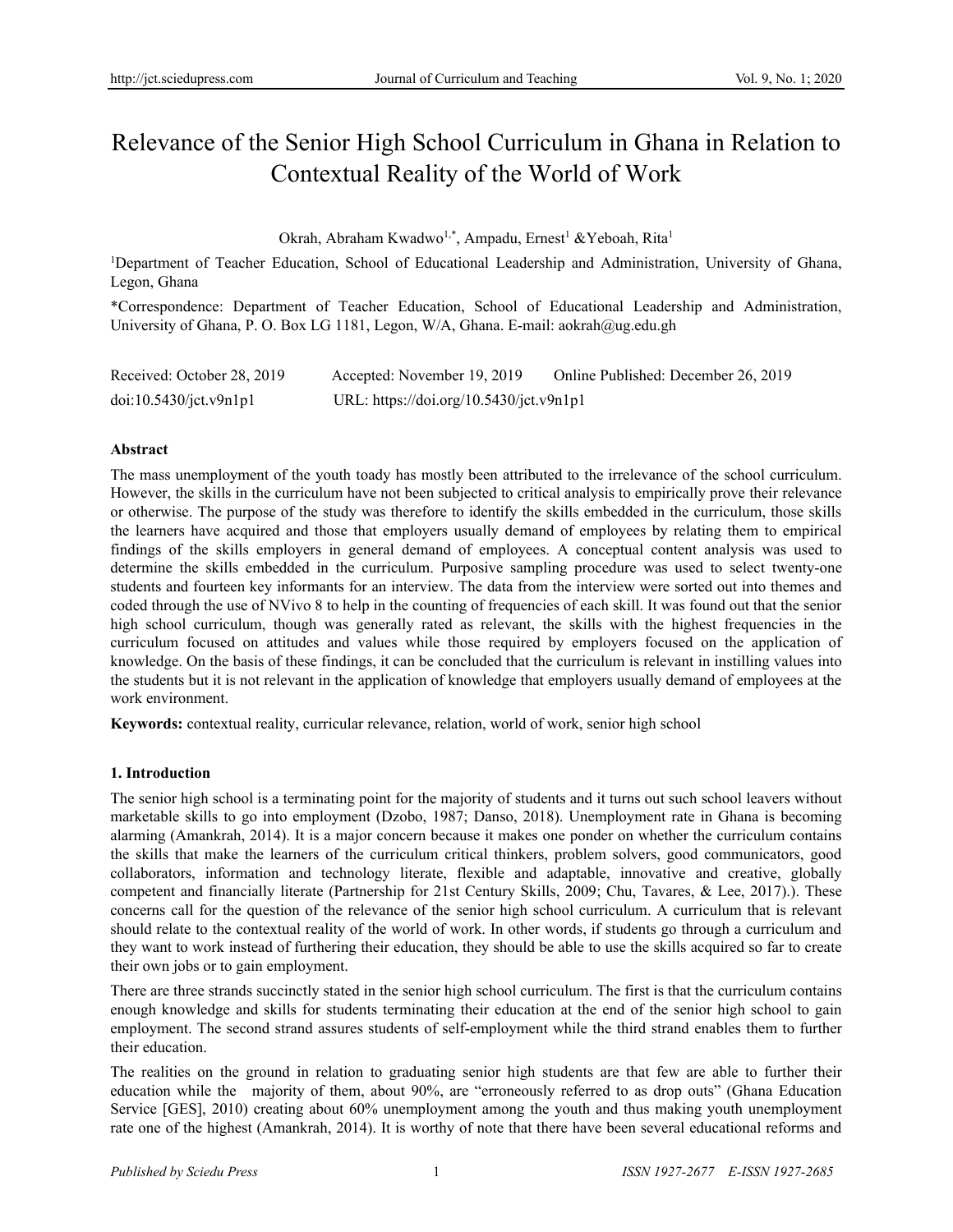reviews in Ghana with the purpose of providing skills necessary for descent employment in industries, self-employment and pursuit of further studies (Ministry of Education [MOE], 2002). Research shows that only about 10% of school children passing through junior high school (JHS) to senior high school (SHS) gain admission to the universities with the remaining 90% being "erroneously referred to as dropouts" (MOE, 2002).

In an attempt to identify the underlining reasons for students' inability to gain employment, further their education or gain self-employment, contextual reality studies have been carried out on political influence (Otunga & Nyandusi, 2013), cultural effects (Balarin & Benavides, 2010), and socio-economics influence (Cornbleth, 1988). Some researchers have studied the skills requirements of students and the design of the curriculum (Anderson & Gantz, 2013). Most of such studies looked at causes of unemployment without looking at the curriculum as a possible major cause (Ekwueme, Uchegbu, & Nkemdirim, 2009).

This current study looked at the curriculum as a possible cause by looking at the relevance of the skills contained in it. Again, it explored the relationship between the skills in the senior high school curriculum and the skills that employers demand of employees. This study therefore sought to establish the skills in the curriculum, the relevance of such skills, and the skills that employers demand of employees. The present study is therefore guided by the following questions: 1) What kind of skills does the curriculum contain that could be imparted to the students to enable them to gain employment or go into self- employment? 2) What are the views of employers on the skills contained in the senior high school curriculum? 3) What do human resource experts in industries perceive to be the ideal work related skills that graduates of the senior high school require to enable them to gain employment or go into self-employment? 4) What is the level of skills that the students have acquired that will enable them to gain employment or go into self-employment?

## *1.1 Skills in the Curriculum in Relation to Contextual Realities*

A lot of scholarly works on contextual realities have been carried out. One of the major studies on contextual realities was Jansen's (1988) *Curriculum change and contextual realities: An analysis of recent trends in Black South African education.* In this research, three projects – The Science Education Project (SEP), The Molteno Project (MP) and The Fort Hare Project (FHP) – were critically examined and evaluated. The purpose was to examine and evaluate the response of each intended change, through its planning and implementation, to the contextual realities.

The Science Education Project began in 1975 with the aim of improving science education. In view of this, practical work in terms of laboratory exercises were introduced into the science lessons in black schools (MacDonald, & Rogan, 1985). The project was funded by the Anglo-American Corporation. The interest of the Corporation lied in the production of better quality manpower with the aim of reducing political tensions within the political arena (Jansen, 1988).

The findings showed that although practical work was prescribed in the syllabus, in general the closest pupils got to experimental work was reading about it in textbooks (Jansen, 1988; MacDonald & Rogan, 1985). The project was therefore a complete failure.

Similar findings were revealed from the Molteno Project. It was revealed that contextual realities were not considered to any higher degree. The findings showed that contextual realities were considered only to the extent to which they served as a reference for technically efficient programmes (Jansen, 1988).

The Fort Hare Project was also a failure because there was a fundamental mismatch between the theoretical preparation of student teachers and the contextual realities of the school environment (Jansen, 1988; Millar, 1984). It was, therefore, advised that the relevance of acquired cognitive skills must be examined in relation to contextual realities. Again, any educational or curricular change in South Africa which has meaning to participants, and engages and empowers students in the critical transformation of contextual realities, will have to embody at least the following elements: a redefinition of educational goals, a reconstitution of educational relationships, a reinterpretation of African history, a reconstruction of curriculum content, and a reformulation of educational philosophy (Jansen, 1988).

## *1.2 Skills Employers Demand of Employees*

One of the research works carried out on the skills that employers demand of employees was Barton's (2006) *high school reform and work: facing labour market realities*. The study was carried out in almost two decades. In this study, Barton reported on seven organisations: National Association of Manufacturers (NAM) (2001), Educational Quality of the Workforce National Employer Survey (1995), Department of Education Survey of 101 Executives (1988), The Committee for Economic Development Survey of Employers' Needs (1984), Conference Board Survey of Executives (1984), Centre for Social Organisation of Schools, The Johns Hopkins University (1984) and Survey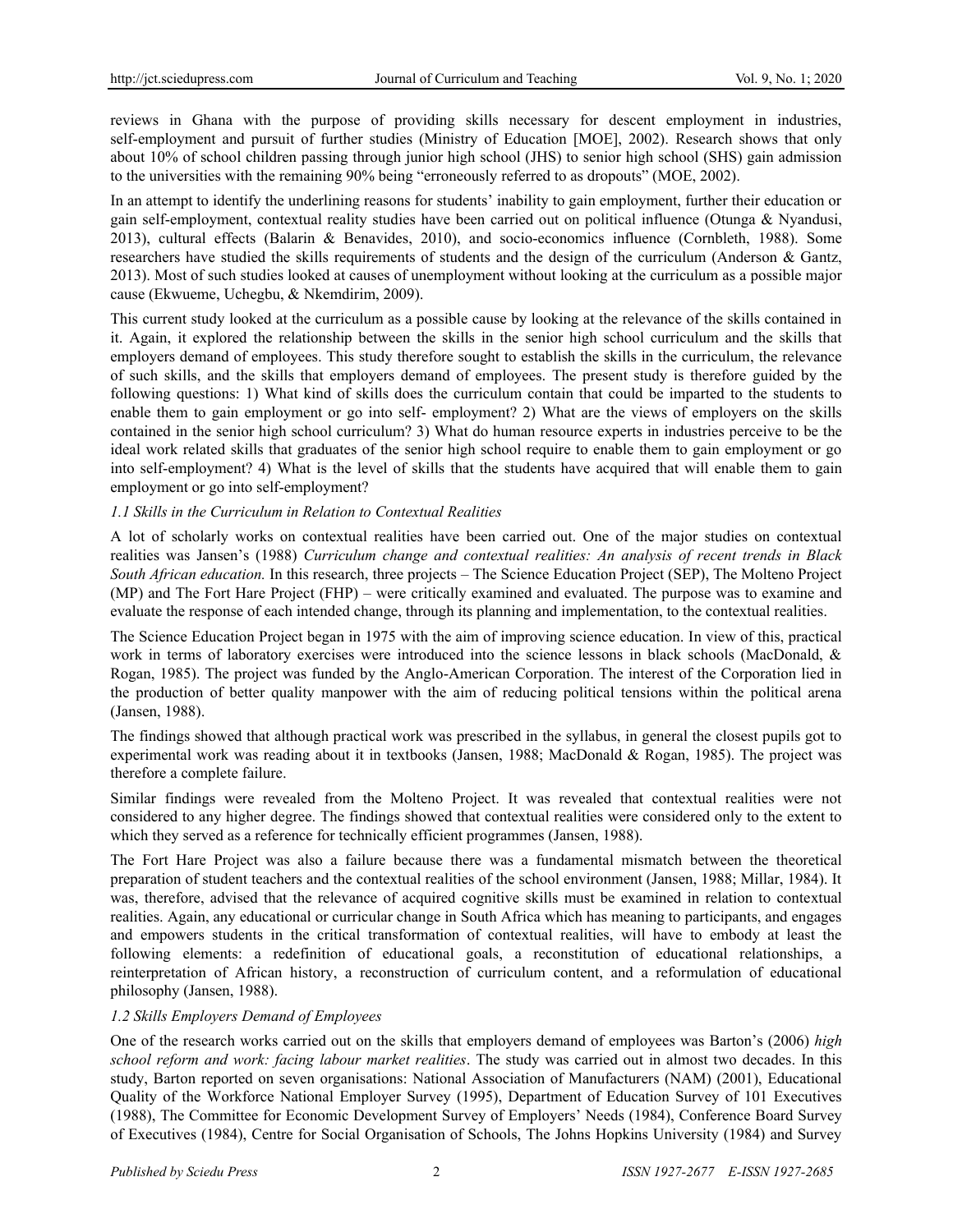on San Francisco Employers (1983).

The survey of the National Association of Manufacturers (2001) revealed that employers want well-rounded high school graduates who can read, write, calculate, solve problems, work in teams and have strong employability skills. Again, they want graduates familiar with the world of work and with varied career and post-secondary education options. They cited examples of reasons for rejecting applicants. The most frequently cited examples include inadequate employability skills, attendance, timeliness, and work ethics (69%), followed by insufficient work experience (34%) and failure to pass a drug screening test (27%). The others, in the order of their ranks, were inadequate math skills, poor references from previous employers, oral communications, problem solving, and technical and computer skills.

Educational Quality of the Workforce National Employer survey also revealed attitudes and communications skills as the top priorities. These were followed by prior experience and recommendation information. According to the report, factors directly related to schooling appeared in the lowest level of the list though with younger workers education related skills may play a significant role.

The Department of Education Survey of 101 Executive survey also showed that ability to read and write together with computation, communication and problem solving skills were most required of applicants. The report recommended business leaders that schools should emphasise the importance of good habits such as self-discipline, reliability, perseverance, accepting responsibility and respect for the rights of others.

Among the most appealing skills in 500 large companies as well as 6,000 small companies of the Committee for Economic Development Survey of Employer Needs were striving to work well, learning how to learn, priority setting, and communicating. Both respondents indicated that the most desirable characteristics were difficult to find in young applicants.

In the survey of the Conference Board Survey of executives, the findings showed that employers were concerned with the observed inability of high school graduates to function effectively as communicators. The primary problem for the employers was attitude toward work and the workplace. The following, in an order of preference, were considered as very laudable: strong personal impression in interview, strong recommendation from manager in a firm who knows the candidate personally, strong letters of character reference, strong scores on a written test and strong school grades.

The findings from the survey of Personnel Officers, Centre for Social Organisation of Schools, The Johns Hopkins University, showed that academic factors ranked among the lowest on the list. What employers want were the same as those from the Conference Board Survey of Executives: strong personal impression in interview, strong recommendation from manager in a firm who knows the candidate personally, strong letters from previous employers, strong letters of character reference and strong scores on a written test.

The last of the survey, San Francisco Employers, revealed that employers looked up for applicants that seemed serious about work and eager to get the job; those who seemed bright and alert, courteous and personable, who seemed to have the ability to learn quickly, who had a neat appearance and appropriate dress, good reading ability and good ability with numbers, and the least they looked up for was a record of achievement in school.

The seven organisations revealed a lot of skills that employers require of employees. There are, however, a lot of commonality on what employers require of applicants. Those important and common skills that ran through the various surveys were attitudes, first impressions and recommendations.

Even though there were some lapses in the survey, the primary focus of the study of identifying a set of employability skills employers require of employees was achieved. These types of skills are referred to as "soft skills." The research conducted by Rosenbaum (2005), however, showed that although soft skills are often employers' highest priority, they are rarely taught in high schools or colleges. This resulted in the 'school achieving' to have been listed among the lowest skills required of employees. A research conducted by Carnevale and Hanson (2015) also showed that students who do best in high school also do best on the job, but the match between the academic content in high school and the subsequent knowledge required on the job is not significant.

# *1.3 The Teaching Syllabi of the Senior High School Curriculum*

A syllabus is an organising document in the area of instruction (Chandler, 1985). It is a vehicle by which organisation and structure of intended learnings are communicated from teacher to teacher and teacher to learner (Eash, 1991). Each of the syllabi of the seven programmes of the senior high school is an official document designed by National Council for Curriculum and Assessment (NaCCA), formerly by the Curriculum Research and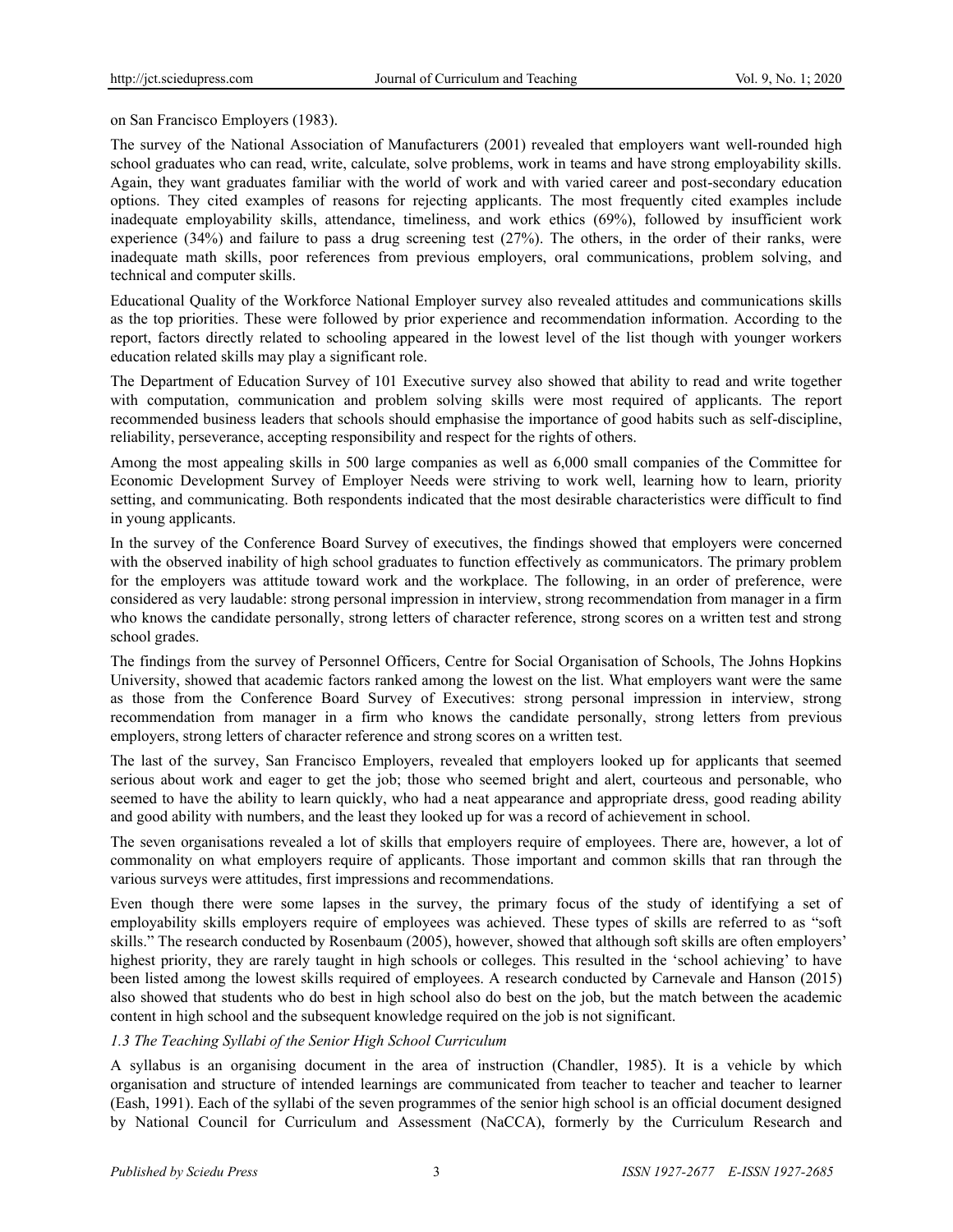Development Division (CRDD), under the auspices of the Ghana Education Service (GES) of the Ministry of Education (MoE). After the design of the syllabus, it is handed over to the classroom teacher for implementation.

The seven programmes are Agricultural, Business, Technical Drawing, General Science, General Arts, Home Economics and Visual Arts programmes. The Agriculture programme comprises five major areas with detailed syllabus of each. These are the General Agriculture, Crop Husbandry and Horticulture, Animal Husbandry, Fisheries and Forestry. The Business programme comprises Business Management, Cost Accounting, Typewriting, Clerical Office Duties and Financial Accounting. The time allocation is the same for all the courses. The Technical programme is composed of seven subjects – Applied Electricity, Auto Mechanics, Building Construction, Electronics, Metal Works, Technical Drawing and Wood Work. The General Arts programme comprises a lot of subjects. These include Christian Religious Studies, French, Geography, Ghanaian Languages, Government, History, Islamic Religious Studies, Literature in English, Economics and West African Traditional Religion. The Visual Arts programme comprises nine subjects. They include Basketry, Ceramics, General Knowledge in Art, Graphic Design, Jewellery, Leather Work, Picture making, Sculpture and Textiles. The subjects that make up the Home Economics programme are Clothing and Textile, Food and Nutrition and Management in Living. The General Science programme comprises Chemistry, Elective Biology, Elective Physics and Elective Maths.

The structure of the various syllabi is similar – the general aims, scope of content to be covered, time allocation, suggestions for teaching the syllabi, practical skills, detailed content and materials or equipment needed for teaching and learning. Each of the syllabi has both theory and practical component, has 6 periods of 40 minutes per week and out of the six periods, three are devoted to practical work and three to theory. Thirdly, each has two strands – providing terminal education for students or serving as a prerequisite for further studies. This strand is summarised using a sample from General Agriculture:

The content of this syllabus has been designed in a way that will offer knowledge and skills to students for whom Senior High School education is terminal. Knowledge and practices acquired in this subject will enable such students to work on their own, or seek employment in agricultural establishments. The syllabus also provides adequate foundation knowledge and skills for students who will want to pursue further education and training in agriculture after SHS (GES, 2010).

## *1.4 The Core Subjects.*

The core subjects make each programme complete and there are five of them: English Language, Mathematics, Integrated Science, Social Studies and Information and Communications Technology (ICT). The core subjects also have the same organisational pattern and structure. The major difference can be found in the area of the profile dimensions. For example, while in ICT knowledge and understanding has 10%, application of knowledge is 30% and practical skills give 40%, the percentage values in Mathematics are 30% for knowledge and understanding and 70% for application of knowledge. English language has knowledge and understanding and the application of knowledge as 40% and 60% respectively. The remaining two also vary. Integrated Science, for instance has 20% for knowledge and understanding, 40% for application and 40% for practical and experiential skills but those of Social Studies are 35% for knowledge and understanding, 40% for the application of knowledge and 25% for attitudes and values.

## **2. Method**

## *2.1 Study Area*

Any of the senior high schools in the country could be selected for the study. However, one endowed senior high school that was offering all the seven elective programmes was selected for the study. There were four senior high schools in the country at the time of the research that fell within the best schools by Ghana Education Service (GES) (2014) criteria which offered all the seven programmes. These schools were Baidoo Bonso Senior High/Technical at the Ahanta West District in the Western Region, Mawuli Senior High School in Ho District in the Volta Region, Keta Senior High School in Keta District in the Volta Region and Tamale Senior High School in Tamale Metro District in the Northern Region.

Based on the GES (2014) criteria for school selection, Mawuli was among the four schools that offered all the seven programmes of the senior high school. Mawuli Senior High School was, therefore, chosen as the study area since it was purported to have provided the relevant data. Creswell (2014) states that purposive sampling is used in so far as it is a good example of what is being studied and so far as it will provide the necessary data as required.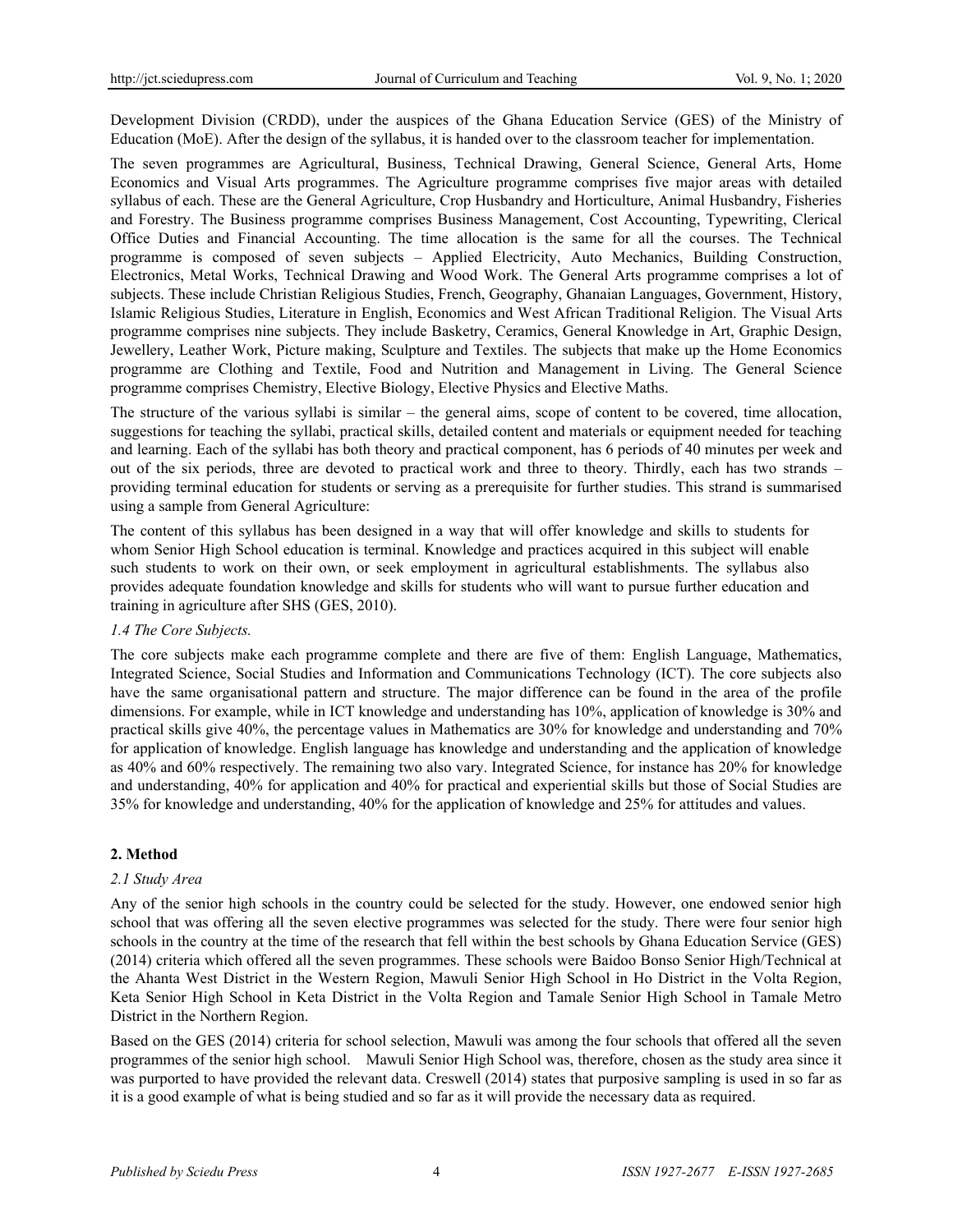## *2.2 Research Design*

The study's paradigm was social constructivism so qualitative approach was used and in particular a case study. The qualitative research approach was supported with theoretical propositions. The study used a descriptive single case design. The rationale for using this design was that the study sought to look at a phenomenon in its real-life context (case study) (Robson & McCartan, 2016); it is also meant to give a narrative account of it (descriptive) (Merriam, 2001; Yin, 2002); finally, it sought to provide in-depth investigation and rich description (Darke, Shanks & Broadbent, 1998).

The target population of the study comprised all final year students of Mawuli senior high school in Ghana. It also included some selected resource personnel of various industries in Ghana. This constitutes the sample frame from which the sample was selected. In all, twenty one students (3 each of the 7 programmes) were interviewed. This constituted those in the excellent position, average position and low performing position. The human resource personnel, fourteen in number from industries or from the world of work – fishing industry, estate farm (Agriculture); Centre for Scientific Medical Research and Science Department of a university (Science); Agorwu Furniture and Alizoo Entreprise (Technical Drawing); Business Department of a university and Finance Sector at Centre for Scientific Medical Research (Business); Pentecost Press and Physical Plant Department (General Arts); Pentecost Press (Visual Arts); Catering Services of a university and Forest Hotel, Ghana (Home Economics) – were selected for interview based on the related careers. They were also selected from both the formal and informal sectors of the economy. So in all, the researchers selected thirty five personalities for an interview. In addition to this, content analysis of the curriculum was also done.

## *2.3 Unit of Analysis*

The problem under investigation was to find out the prospects of graduating senior high school students of a curriculum in relation to employment. The study therefore sought to find out the relevance of such a curriculum. Four research questions were used to guide the study. These four research questions "determine the appropriate unit of analysis and number of cases" (Darke, Shanks & Broadbent, 1998). The four research questions provided four units of analysis, hence four single cases. For example, 1) the first unit of analysis was the content analysis to identify the skills contained thereof in the curriculum. 2) The human resource personnel's assessment of the skills in the curriculum could determine the relevance of the school curriculum. 3) The level of acquisition of skills by the students. 4) Human resource personnel from industries could also identify the required work related skills or employable skills so they constituted another unit of analysis. In all, there were four units of analysis with the corresponding four single cases.

#### *2.4 Data Collection Instruments*

Two instruments of data collection, interview guide and theme generating guide of content analysis, were used to gather data from the informants. The interview guide, as an instrument, was used because it served as a dynamic guide for conversation (Marrie-Lou, Christiane & Jorgen, 2011). A theme generating guide of content analysis of the senior high school curriculum was also used because there was the need to establish the number and nature of skills embedded in the curriculum.

## 2.4.1 Data Collection Procedure

The purpose of the study required that the senior high school curriculum be analysed in order to determine the skills embedded in it. It also required the identification of the skills employers usually require of employees.

In the content analysis of the senior high school curriculum, the syllabus of each of the seven programmes – Agriculture, General Science, Technical Drawing, Business, General Arts, Visual Arts and Home Economics – were analysed with the help of NVivo 8. The general objectives of the various syllabi that contained the skills were then scrutinised to help ascertain the various skills.

The frequency of the various skills of each syllabus was established. This helped to determine the most common skills and the major focus of emphasis. The skills were compared with the skills that employers usually require of employees.

The interview for data collection from students was structured and situated within the framework of Seidman's (2013) phenomenological interview methodology. This method focuses on three interviews of the participant's experience with the phenomenon: focused life history (experiences that preceded the participant's experience with the phenomenon), details of the experience and reflection on meaning.

During the data collection, the researchers went to the school personally to interview the students. They first of all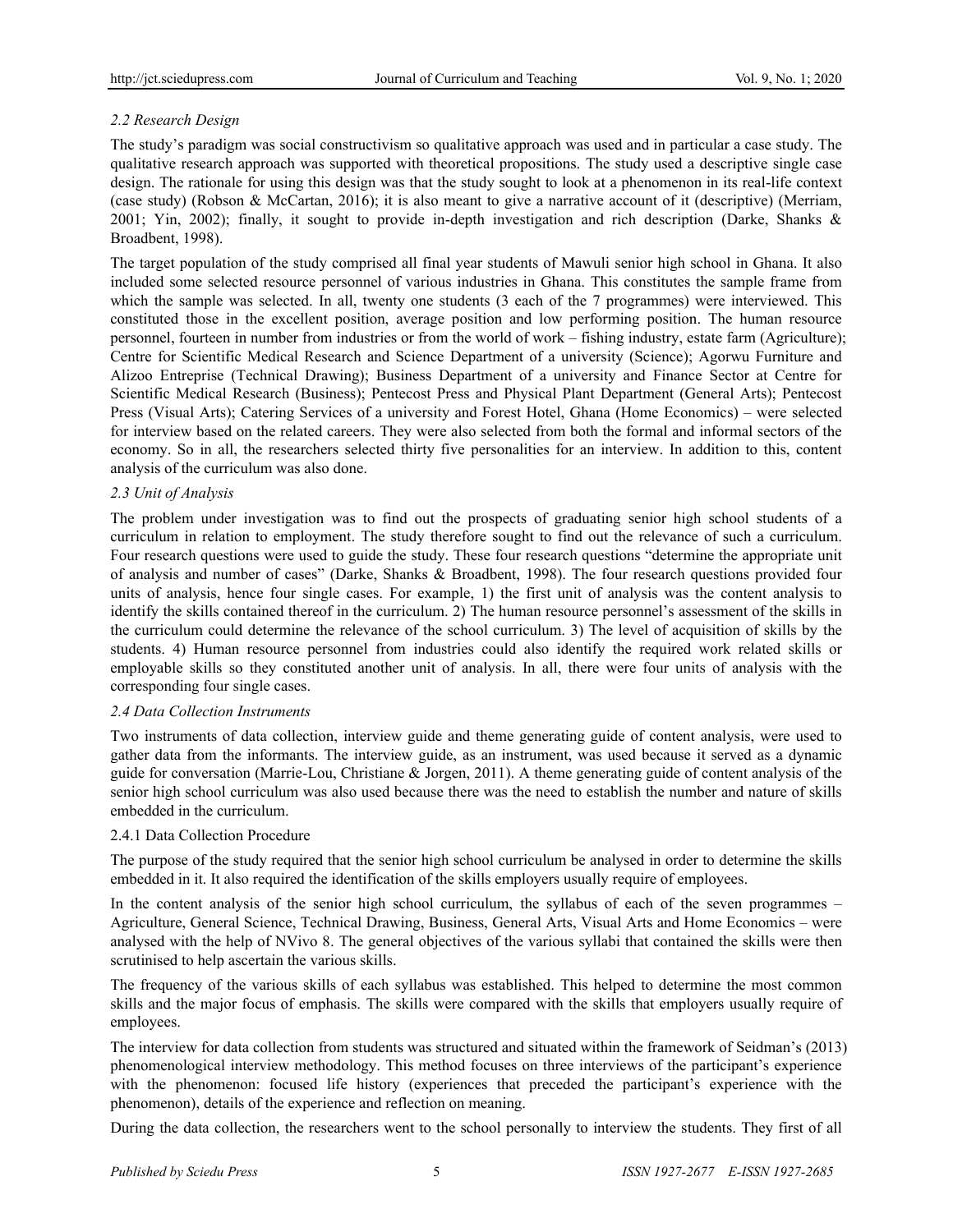sought permission from the Headmaster of the institution. The Headmaster then made the subject tutors assist us by organising the students for the interview. The interview of the students was of two parts. The first part took the students through their preconceived ideologies before entry into the senior high school, their practical transaction with the school curriculum and their future perspectives. The three students for each programme were interviewed together, making it a focused group interview. A question would be posed them and each had an equal opportunity to respond. The researchers were preparing notes out of their responses and at the same time recording the interview. The second part was the assessment of the industrial personnel. The skills from the curriculum were itemised and the personnel were to assess them in terms of their relevance.

## *2.5 Theoretical Propositions*

Theoretical propositions are statements based on the skills embedded in the curriculum, employers' rating of the skills, the skills employers usually demand of employees and the students' level of acquisition of the skills. These are outlined in Table 1.

#### **Table 1.** Theoretical Propositions

|   | Theoretical Propositions of the Relevance of the Senior High School Curriculum                                                                                                        |
|---|---------------------------------------------------------------------------------------------------------------------------------------------------------------------------------------|
|   | Skills embedded in the curriculum                                                                                                                                                     |
|   | The skills in the curriculum with the highest frequencies are an embodiment of the application of knowledge                                                                           |
| 2 | The skills in the curriculum with the highest frequencies are basically within the affective domain                                                                                   |
| 3 | The skills in the curriculum with the highest frequencies are basically within the psychomotor domain                                                                                 |
|   | Employers' rating of the skills in the curriculum                                                                                                                                     |
| 4 | Employers rate all the skills in the curriculum as relevant                                                                                                                           |
| 5 | The first ten highest frequencies of skills that employers rate of the skills in the curriculum are the same first<br>ten highest frequencies of skills that emerge in the curriculum |
|   | The skills employers demand of employees and the skills in the curriculum                                                                                                             |
| 6 | The skills in the curriculum are the same skills that employers demand of students for employment.                                                                                    |
|   | Students' acquisition of skills                                                                                                                                                       |

7 The students have acquired most of the skills to enable them to gain employment or go into self-employment.

Source: Researcher's construct

## *2.6 Data Analysis*

Data obtained from content analysis of the senior high school curriculum were analysed with the help of NVivo 8. The skills contained in the general objectives of the curriculum were identified and through the NVivo, an open coding of the skills was used to categorise them. The category of the skills was followed by the identification of themes (cognitive, affective & psychomotor) and the use of Tree nodes for sub-themes. A final coding of the skills helped in the counting of frequencies. A simple statistical analysis (Microsoft Office Excel) for visual representations – tables and graphics – was also used (Anderson & Aresenault, 2005). In the case of the closed quantitative interview of students, a scale was used to rate the level of students' familiarity with the identifiable skills in the curriculum. Statistical analysis using Microsoft Office Excel was adopted. This procedure of coding the skills was the same for the analysis of the data from employers. The theoretical propositions were also analysed by comparing and contrasting them with the empirical data and this helped to reject or fail to reject the propositions.

## **3. Results**

## *3.1 Responses to Research Questions*

*Research Question One*: *What skills does the curriculum contain that could be imparted to the students to enable them gain employment or go into self-employment?* In response to this research question, content analysis of the senior high school curriculum was done and this helped to ascertain the skills contained in the curriculum.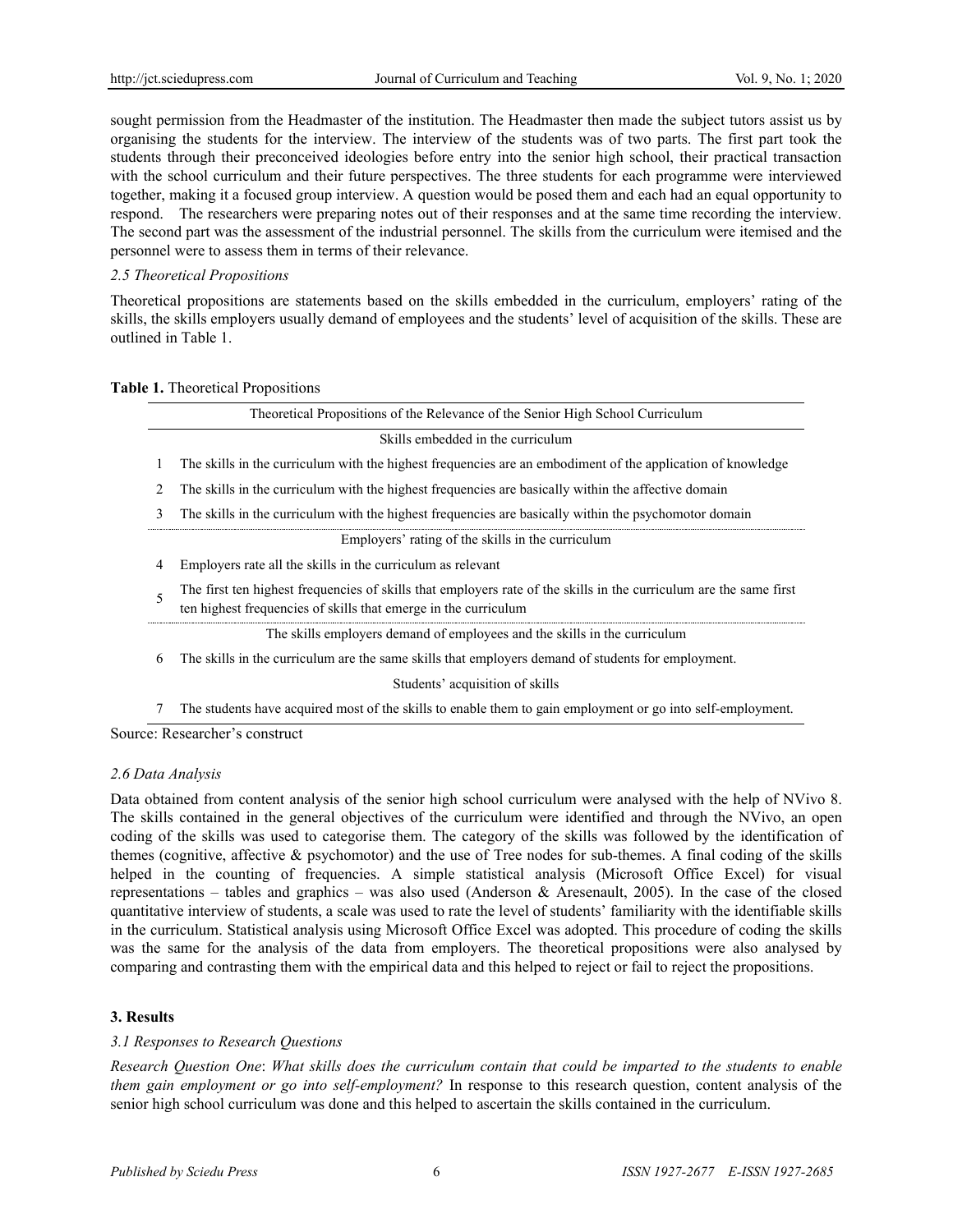## *3.2 Generic Skills of all the Seven Programmes*

The skills of each programme were identified through conceptual analysis and with the help of NVivo 8. Those skills totalling five and above were put together in Table 2. Those skills totalling below five were not included in the table. In all, 58 skills were identified with a total frequency of 1,444 representing 100%. Nine of the skills ranged between 3.04% and 18.52% and these served as the most common skills. These skills included, from the highest to the lowest, appreciation 268 (18.52%); skills of understanding 230 (15.89%); skills of recognising 186 (12.85%); skills of awareness 158 (10.92%); skills of acquisition 103 (7.12%); skills of development 94 (6.50%); skills of application 51 (3.52%); skills of description 3.18%) and the skills of speech/communication 44 (3.045%). These nine common skills represent 75.33% skills. The remaining 49 (24.67%) skills fell below 3%. The frequency of the skills per programme is shown in Table 2.

|                   | frequency of skills per programme |         |         |        |                 |                |               |       |
|-------------------|-----------------------------------|---------|---------|--------|-----------------|----------------|---------------|-------|
| <b>Skills</b>     | Agric.                            | Science | Techni. | Busi   | General<br>Arts | Visual<br>Arts | Home<br>Econs | Total |
| Appreciation      | 51                                | 47      | 31      | 61     | 31              | 32             | 15            | 268   |
| Understanding     | 22                                | 36      | 13      | 43     | 39              | 55             | 22            | 230   |
| Recognisance      | 50                                | 36      | 24      | 22     | 12              | 14             | 28            | 186   |
| Awareness         | 42                                | 19      | 17      | 33     | 11              | 21             | 15            | 158   |
| Acquisition       | 12                                | 01      | 26      | 28     | 14              | 16             | 06            | 103   |
| Development       | 05                                | 02      | 07      | 30     | 01              | 36             | 13            | 094   |
| Application       | 07                                | 17      | 18      | $00\,$ | 03              | 04             | 05            | 054   |
| Description       | 02                                | 01      | 00      | $00\,$ | 21              | 00             | 22            | 046   |
| Speech            | 00                                | 00      | 00      | $00\,$ | 22              | 00             | 22            | 044   |
| Utilisation/using | 05                                | 13      | 10      | $00\,$ | 00              | 00             | 03            | 031   |
| Ability           | 00                                | 02      | 01      | 01     | 10              | 03             | 10            | 027   |
| Exposure          | 00                                | 00      | 00      | $00\,$ | 05              | 03             | 05            | 013   |
| Communication     | 01                                | 01      | 00      | $00\,$ | 05              | 00             | 06            | 013   |
| Explanation       | 00                                | 02      | 02      | $00\,$ | 04              | 00             | 04            | 012   |
| Finding           | 00                                | 06      | 06      | 00     | 00              | 00             | 00            | 012   |
| Identification    | 02                                | 02      | 00      | 03     | 01              | 03             | 01            | 012   |
| Expression        | 00                                | 00      | 00      | $00\,$ | 05              | 00             | 05            | 010   |
| Summary           | 00                                | 00      | 00      | 00     | 05              | 00             | 05            | 010   |
| Asking & ans.     | 00                                | 00      | 00      | $00\,$ | 05              | 00             | 05            | 010   |
| Showing           | 03                                | 03      | 00      | 00     | 00              | 00             | 03            | 009   |
| Demonstration     | 04                                | 00      | 00      | 00     | 00              | 00             | 03            | 007   |
| Distinguishing    | 00                                | 04      | 03      | 00     | 00              | 00             | 00            | 007   |
| Calculation       | 00                                | 03      | 03      | 00     | 00              | 00             | 00            | 006   |
| Determining       | 01                                | 02      | 02      | 00     | 00              | 00             | 01            | 006   |
| Resolution        | 00                                | 03      | 03      | $00\,$ | 00              | 00             | 00            | 006   |
| Restructure       | 00                                | 00      | $00\,$  | $00\,$ | 03              | 00             | 03            | 006   |
| Relation          | 01                                | 03      | 01      | 00     | $00\,$          | 00             | 00            | 005   |
| Total             | 222                               | 217     | 175     | 225    | 200             | 188            | 217           | 1444  |

#### **Table 2.** Generic Skills of all the Seven Programmes

Source: Researcher's construct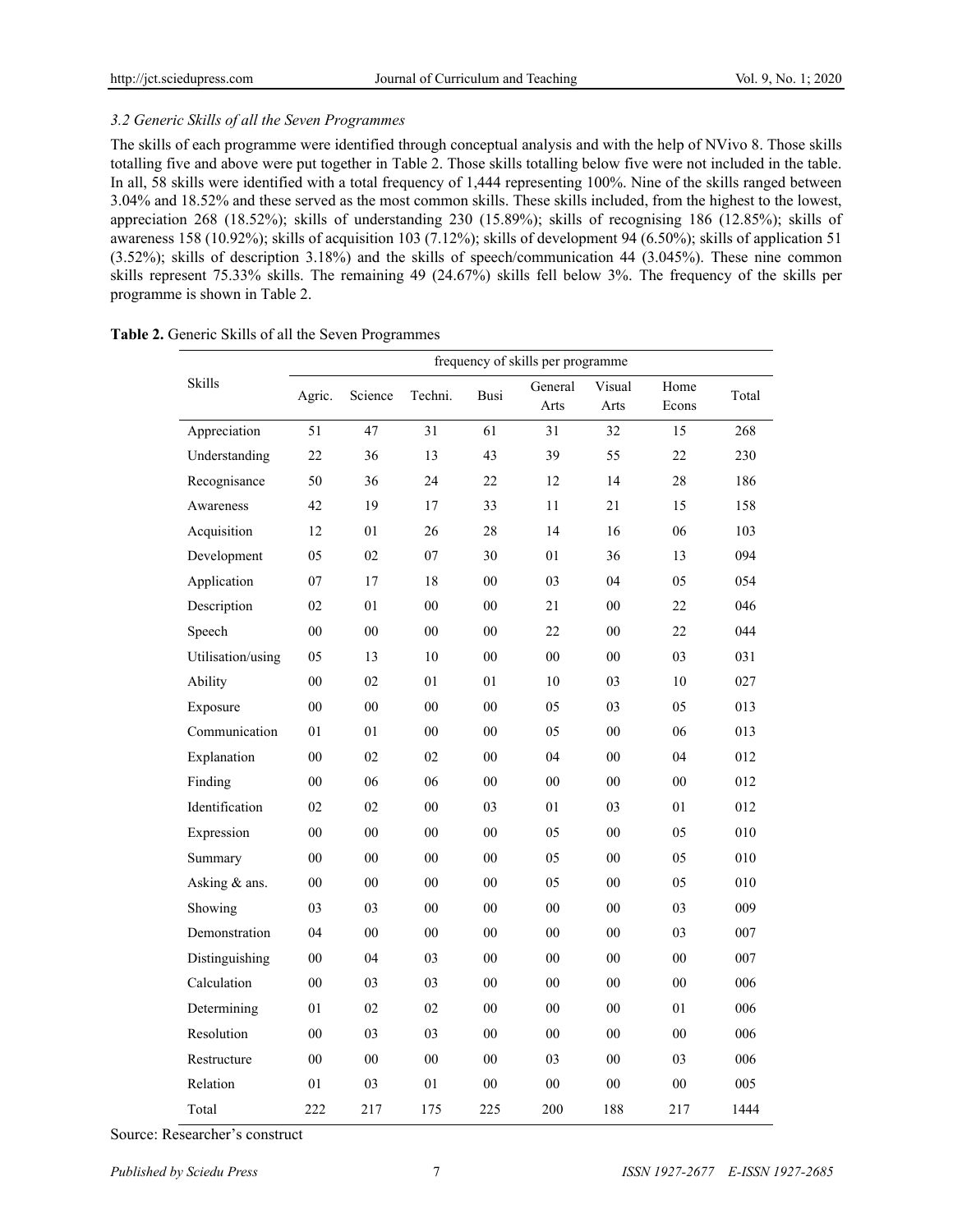The frequency of all the skills of the seven programmes, as presented in Table 2, is graphically represented in Figure 1 with the first ten highest skills. The skills in their order of value in terms of frequency are the skills of appreciation, understanding, recognition, awareness, acquisition and development, with application, description, speech and utilisation being the lowest in frequency.



**Figure 1.** The First Ten Skills with the Highest Frequency of all the Seven Programmes

# *3.3 Frequency of Skills of the Core Subjects*

The frequency of skills of the core subjects was added to the frequency of skills of all the seven programmes. The total number of skills of the core subjects was 56 with a total frequency of 178. The order of value of the frequencies as they featured in all the seven programmes has not changed with the addition of the skills from the core subjects.

From the above discussion it could be realised that the 10 most common skills from the senior high school curriculum, the skills with more than 30 frequencies, from their order of value, were the skills of appreciation 283 (17.4%); skills of understanding 241 (14.8%); skills of recognition 207 (12.7%); skills of awareness 170 (10.4%); skills of acquisition 116 (7.1%); skills of development 107 (6.5%); skills of application 58(3.6%); skills of speech/communication 55 (3.4%); skills of description 46 (2.8%) and skills of utilisation/using 40 (2.5%).

The senior high school curriculum, in sum, contains 56 skills of the core subjects with a total frequency of 178; it also reveals a total of 58 skills of all the seven programmes with a total frequency of 1,444. The overall number of skills contained in the senior high school curriculum reads 114 with an overall frequency of 1,622.

## *3.4 Theoretical Propositions1, 2 and 3*

- 1. The skills in the curriculum with the highest frequencies are an embodiment of the application of knowledge.
- 2. The skills in the curriculum with the highest frequencies are basically within the affective domain.
- 3. The skills in the curriculum with the highest frequencies are basically within the psychomotor domain.

The first five skills with the highest frequencies constitute skills of affective domain, particularly skills of valuing. These five skills have a frequency value of 1,017 as against a frequency value of 306 of the cognitive skills of development, application, speech, description and utilisation. It can be concluded that the senior high school curriculum focuses on the skills of the affective domain, particularly skills of valuing. None of the skills falls under the psychomotor domain. The implication is that even the skills in the vocational oriented subjects do not have much emphasis. Also, the skills in the cognitive domain which focus on knowledge, comprehension, application, analysis, synthesis and evaluation do not have any major place in the curriculum. On the basis of these findings, theoretical propositions two and three are rejected while proposition one fails to reject.

Research Question Two: What are the views of employers on the skills contained in the senior high school curriculum?

In order to ascertain the views of employers about the relevance of the senior high school curriculum, the selected employers were asked to rate the skills in the curriculum. They were also asked to establish the similarities between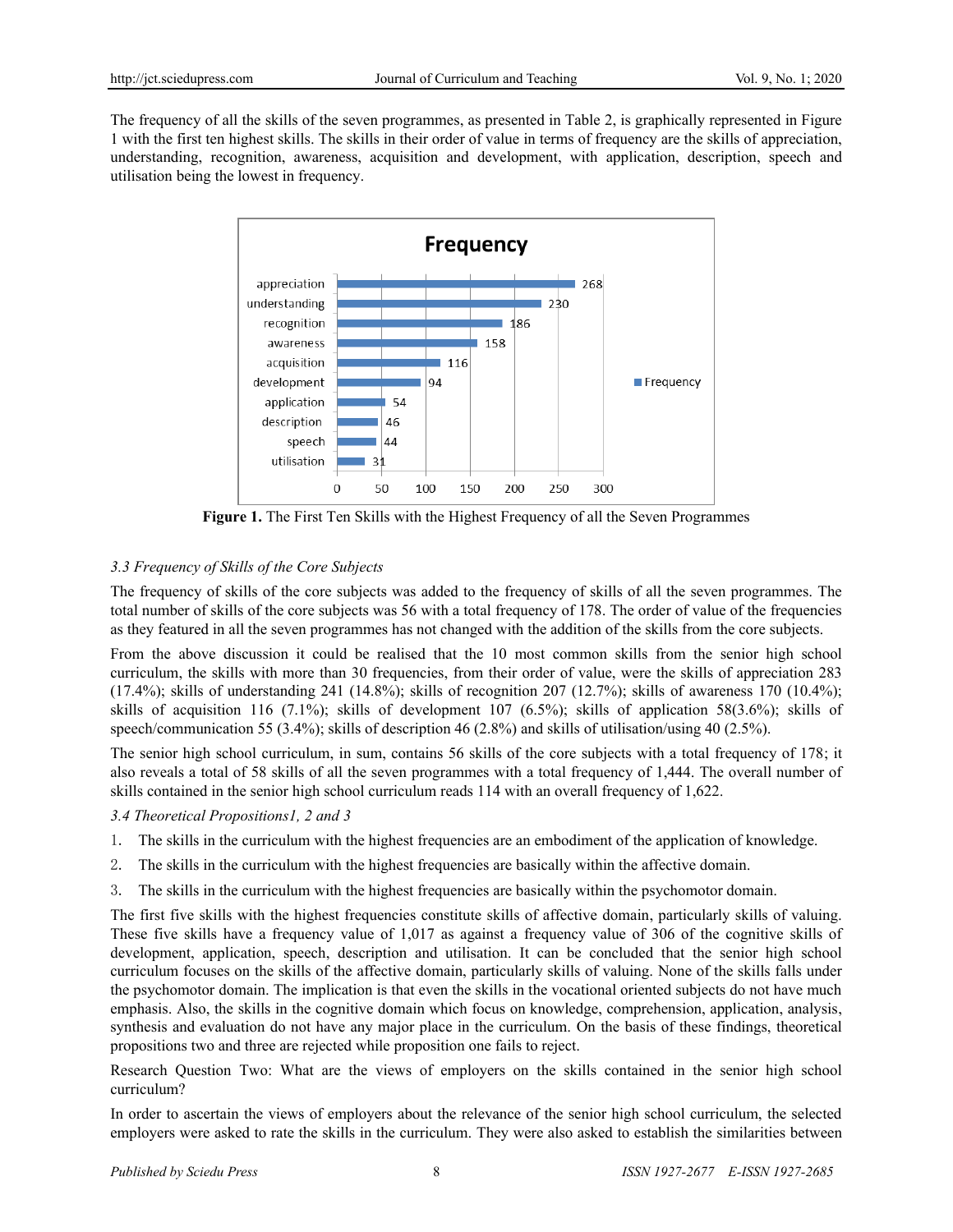the first ten skills with the highest frequency in the curriculum and those first ten skills with the highest frequency that employers have rated of the curriculum. In each of these two processes fourteen personnel were interviewed.

In order to determine the relevance of such skills, the employers were asked to rate them. An interview schedule was used. In this interview schedule, a closed quantitative interview was adopted. In a closed quantitative interview, "questions and response categories are determined in advance. Responses are fixed; respondent chooses from among these fixed responses." (Patton, 1980). A rating scale of skills not required [0], skills less required [1], skills required [2], skills mostly required [3] and skills highly required [4], at work places was used. Cohen, Manion and Morrison (2011) opine that the use of this technique along with open-ended questions is a comparatively recent development and means that scale scores can be checked against data elicited by the open-ended questions. The use of the rank scale was to help in responding to the theoretical proposition 4:

Theoretical proposition 4: Employers rate all the skills in the curriculum as relevant.

The rating scale of skills not required [0], skills less required [1], skills required [2], skills mostly required [3] and skills highly required [4] was used and the analysis of the data revealed that there was none of the skills that was rated as 'Not Required.' All the skills in the curriculum were either less required, required, mostly required or highly required. Apart from three out of the fourteen organisations which rated the skills with a frequency of 36 (45%), 65 (48%) and 67 (49%) for General Arts, Visual Arts and Home Economics respectively, the remaining eleven organisations rated the skills beyond 50%.

The higher the frequency, the higher the skills are required. For instance, one Doctor at the Centre for Scientific Research into Plant Medicine rated the skills in the Science programme as high as 122 (90%) out of 136 (100%). This is what the Doctor said when he was asked whether the skills in the curriculum might be required or considered for employment:

You see, anything science is high. Any, you see our scientific disciplines are varied and many so anything science is high. I said because we do different scientific disciplines – we have biological related, agricultural related, chemistry related – so all these science related skills, we rate them very high.

To be frank with you even junior high school syllabus, the kind of things that is there, their science syllabus, the sort of skills or content that is there, if they take time to teach and understand it very well, they are very very valuable; you see but it's just a rush. The students pass through and come out as if they have not learnt anything. You see, but the kind of things that is with the junior high school science syllabus is a lot.

On the question of unemployment of senior high school graduates, the Doctor lamented bitterly as:

We need to put politics out of education and leave education for educationists and technocrats. You see, when we do that it will help a lot. It is the rush. It is the rush. It is rush and then also, you know a lot of people pass the senior high school examination and only a few get the opportunity to go to the university.

A lot of people who go to the university, only a few of them get the courses they want to pursue and because of that the major emphasis of the senior high school programme is just to pass the exam in order to get the course you want to pursue at the university. If we have a lot of universities, especially public universities where we don't pay as much as the private ones so that students have a lot of options, there wouldn't be so much emphasis on getting certain grades in order to get certain course; that will relieve the pressure.

You see, what is happening is that even if you make the senior high school four years and you introduce even more practical courses, the students will emphasise the theory because they are targeting certain courses at the university.

Some of the employers also rated the skills as 'less required.' According to them, it was not because of the irrelevance of the skills but because the skills seem to be above the students' level so they would not be able to apply them. For example, an Accountant at the Centre for Scientific Research into Plant Medicine noted:

You see, they rush them through the course. For example, I know for those who do accounting, costing; it is almost like the A'level or O'level. Some of these skills may be less required because the skills seem to be beyond their capabilities. For example, "recognition of the social, ethical and legal responsibilities" is beyond their capabilities. The syllabus is detailed and the child cannot get the knitty gritty of all these so it is like chew, pour and forget. So, when they finish and come out they don't know practically anything as compared to those who were offering the O'level and A'level. But these senior high graduates when they come they are given every explanation yet they don't understand.

The Human Resources Manager at the Pentecost Press commented on the curriculum as follows: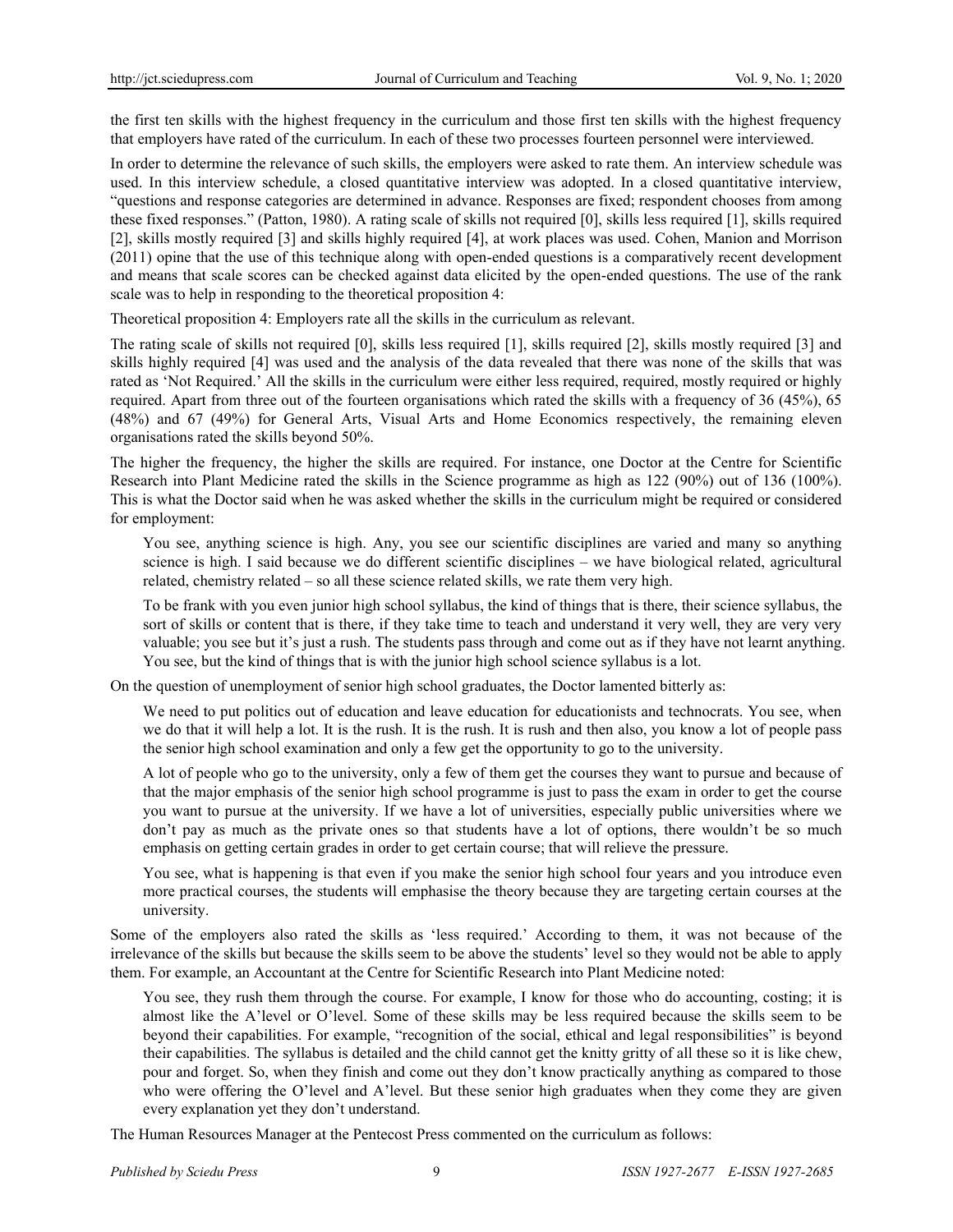Generally, the skills are very important because they can be applied at the work place. If only they have time to learn all these. But the students come out as if they have not learnt enough. These skills seem to be more detailed than the previous ones, for example, during our times. So in short I will say that the skills are okay, they are relevant.

Similar comments about the detailed nature of the curriculum were made by many of the employers. The major problem they observed was that the students are usually rushed through the curriculum; hence, they are not able to grasp those detailed skills embedded in the curriculum. It can therefore be concluded that the skills in the curriculum are relevant hence the senior high school curriculum is relevant. Thus, the employers rate the skills in the curriculum as relevant. The theoretical proposition 4, therefore fails to reject.

Theoretical Proposition 5: The first ten highest frequencies of skills that employers rate of the skills in the curriculum are the same first ten highest frequencies of skills that emerge in the curriculum.

The second major aspect of employers' rating of the skills in the curriculum was to find out the similarities between the skills that have the highest frequencies in the curriculum and those that employers have rated as the highest. The content analysis of the curriculum in order to determine the skills with the highest frequencies revealed the following skills in their order of value: skills of appreciation, understanding, recognition, awareness, acquisition, development, application, description, communication and utilisation.

The employers who were interviewed also indicated the skills that they required 'less, most or high.' The first ten highest skills of each programme were rated and the following were the frequencies employers highly require and they are in their order of value: Skills of application, identification, appreciation, drawing, ability, acquisition, awareness, development, understanding and communication.

In comparing the two, it was realised that three of the skills with the highest frequencies in the curriculum – skills of recognition, description and utilisation – cannot be found in the skills that the employers have rated as the highest. Again, three of the skills that the employers have rated as the highest – skills of identification, drawing and ability – cannot also be found in the skills that have the highest frequencies in the curriculum. The rest of the skills in the curriculum and those that employers have rated as the highest can be identified.

One interesting revelation, however, is that the order of importance of the skills in the curriculum is not the same order of importance for employers. For instance, the skill with the highest frequency in the curriculum, the skill of appreciation, appears as the third highest in the rank order by employers. Again, the second skill with the highest frequency, the skill of understanding, appears as the ninth highest in the rank order; the rest are as follows: the skill of awareness at the fourth position appears at the seventh position; the skill of acquisition at the fifth position appears at the sixth position, etc.

Another revelation is that while the skills with the highest frequencies in the curriculum, especially the first four, appreciation, understanding, recognition and awareness – are non-practical in nature, those that the employers rate as the highest, especially the first two and the third one, - application, identification and drawing – are more of practical in nature. Taking into consideration the differences in the order of importance of the skills with the highest frequencies, those with non-practical direction and those with practical orientation, it can be concluded that, though the employers have rated all the skills in the curriculum as important, those skills in the curriculum in terms of the order of importance are not in the same order of importance as rated by the employers. In sum, the skills in the curriculum with the highest frequencies are not the same skills with the highest frequencies that employers require.

Research Question Three: What do human resource experts in industries perceive to be the ideal work related skills that graduates of the senior high school require to enable them to gain employment or go into self-employment?

In response to this research question, the fourteen selected employers were interviewed to ascertain the skills that employers require of employees. In all, there were one hundred and eighty two (182) skills: Agriculture (31), Science (33), Technical Drawing (21), Business (24), General Arts (29), Visual Arts (18) and Home Economics (26). The first ten highest skills revealed practical approach to issues in an organization. These are the skills that employers highly required of employees. This was followed by communication, appearance, commitment, etc.

All the skills that the employers gave out were screened through Bloom's (1956), Krathwohl et al.'s (1964) and Harrow's (1972) taxonomies: Cognitive, Affective and Psychomotor, respectively. While the cognitive domain focuses on the application of knowledge, the affective domain is concerned with valuing. The psychomotor domain also concerns with skilled behaviour (Reeves, 2006). The various skills that the employers gave out were screened through these domains. They constituted the themes of the skills and through "Tree nodes" the sub-themes were counted. The frequencies of each sub-theme under each programme are illustrated in Table 3 below.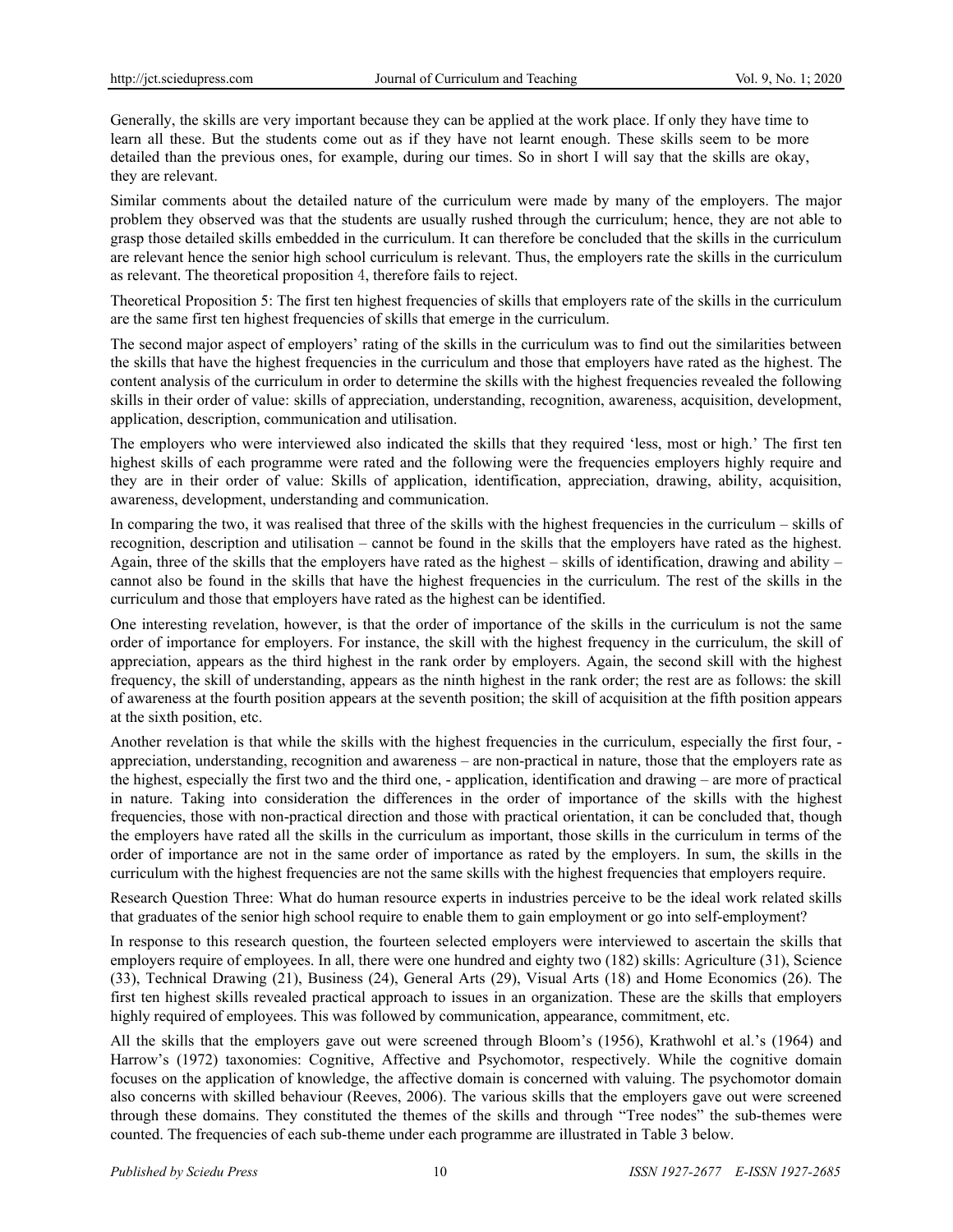| Skills            | Interview of Employers in Respective Programmes |                |                |                |                 |                |                |                |
|-------------------|-------------------------------------------------|----------------|----------------|----------------|-----------------|----------------|----------------|----------------|
|                   | Agric                                           | Sci            | Tech.          | Busi.          | G. Arts         | V. Arts        | H. Econs       | Total          |
| Cognitive         |                                                 |                |                |                |                 |                |                |                |
| Knowledge         | 03                                              | 01             | 02             | 02             | 0 <sub>0</sub>  | 02             | 03             | 13             |
| Comprehen.        | 06                                              | 06             | 03             | 03             | 04              | 02             | 07             | 31             |
| Application       | 06                                              | 03             | 02             | 04             | 11              | 02             | 04             | 32             |
| Analysis          | 02                                              | 01             | 00             | 0 <sub>0</sub> | 04              | 0 <sub>0</sub> | 01             | 08             |
| Synthesis         | 01                                              | 04             | 04             | 04             | 01              | 0 <sub>0</sub> | 03             | 17             |
| Evaluation        | 02                                              | 00             | 02             | 03             | 00              | 00             | 00             | 07             |
| <b>Affective</b>  |                                                 |                |                |                |                 |                |                |                |
| Receiving         | 0 <sub>0</sub>                                  | 01             | 0 <sub>0</sub> | 0 <sub>0</sub> | 0 <sub>0</sub>  | 0 <sub>0</sub> | 0 <sub>0</sub> | 01             |
| Responding        | 01                                              | 02             | 02             | 01             | 02              | 0 <sub>0</sub> | 01             | 09             |
| Valuing           | 02                                              | 06             | 00             | 01             | 01              | 05             | 02             | 17             |
| Organisation      | 0 <sub>0</sub>                                  | 01             | 0 <sub>0</sub> | 0 <sub>0</sub> | 0 <sub>0</sub>  | 0 <sub>0</sub> | 02             | 03             |
| Characterisat.    | 07                                              | 07             | 05             | 03             | 04              | 05             | 02             | 33             |
| Psychomotor       |                                                 |                |                |                |                 |                |                |                |
| Reflexive         | 0 <sub>0</sub>                                  | 00             | 00             | 0 <sub>0</sub> | 00              | 00             | 0 <sub>0</sub> | 00             |
| Fundamental       | 0 <sub>0</sub>                                  | 0 <sub>0</sub> | 0 <sub>0</sub> | 0 <sub>0</sub> | 0 <sub>0</sub>  | 0 <sub>0</sub> | 0 <sub>0</sub> | 0 <sub>0</sub> |
| Percept, ability  | 00                                              | 00             | 0 <sub>0</sub> | 0 <sub>0</sub> | 0 <sub>0</sub>  | 00             | 00             | 00             |
| Physic. abilities | 01                                              | 01             | 0 <sub>0</sub> | 0 <sub>0</sub> | 0 <sub>0</sub>  | 0 <sub>0</sub> | 01             | 03             |
| Skilled mov't     | 0 <sub>0</sub>                                  | 0 <sub>0</sub> | 01             | 03             | 02              | 02             | 0 <sub>0</sub> | 08             |
| Expressi. mov't   | 00                                              | 00             | 00             | 0 <sub>0</sub> | 00              | 00             | 00             | 00             |
| Non-discriminat   | 0 <sub>0</sub>                                  | 0 <sub>0</sub> | 0 <sub>0</sub> | 0 <sub>0</sub> | 00 <sup>2</sup> | 0 <sub>0</sub> | 0 <sub>0</sub> | 0 <sub>0</sub> |
| Total             | 31                                              | 33             | 21             | 24             | 29              | 18             | 26             | 182            |

#### **Table 3.** Skills Employers Demand of Employees

Source: Researcher's construct

The total number of skills that the employers who were interviewed posited to be mostly required at work places was one hundred and eighty two (182). Each programme has its own number of frequencies as indicated in Table 3. Five of the highest skills constitute the skills of the Affective domain: Characterisation, valuing, responding, organisation and receiving. Six of the skills are subsumed under cognitive domain: application, comprehension, synthesis, knowledge, analysis and evaluation, in their order of value. The rest of the skills fall under psychomotor domain: skilled and physical movements. In all, the affective domain contains a frequency of 63 while the cognitive domain comprises a frequency of 108 with the psychomotor domain consisting of a frequency of eleven (11). It can, therefore, be concluded that employers demand more of the skills that relate to cognitive domain.

Theoretical Proposition 6: The skills in the curriculum are the same skills that employers demand of employees for employment.

The conceptual analysis of the curriculum revealed a lot of skills but the first eleven skills with the highest frequencies included appreciation, understanding, recognition, awareness, acquisition and ability (affective domain) (1,017 frequencies) and development, application, speech, description and utilisation (cognitive domain) (306 frequencies). The senior high school curriculum lays emphasis on the skills of the affective domain. It can be stated categorically that the curriculum emphasises skills of the affective domain since the first five highest skills fall under the affective domain and in all, 1,017 frequencies of affective domain as against 306 frequencies of the cognitive domain.

The interview with employers revealed that eight skills – practical approach, creativity, planning and computing (application of knowledge), communication (comprehensive), analysis (analysis) and knowledge and intelligence (knowledge) – in their order of value, fall within the cognitive domain. Commitment, interpersonal relations and understanding are affective in nature. The rest – writing and design – are psychomotor skills, and specifically skilled abilities.

It can be deduced from the analysis that while the senior high school curriculum recommends skills of the affective domain, mostly skills relating to valuing, employers require cognitive skills and mostly skills of application of knowledge. It can be concluded that the skills in the curriculum are not the same skills that employers require of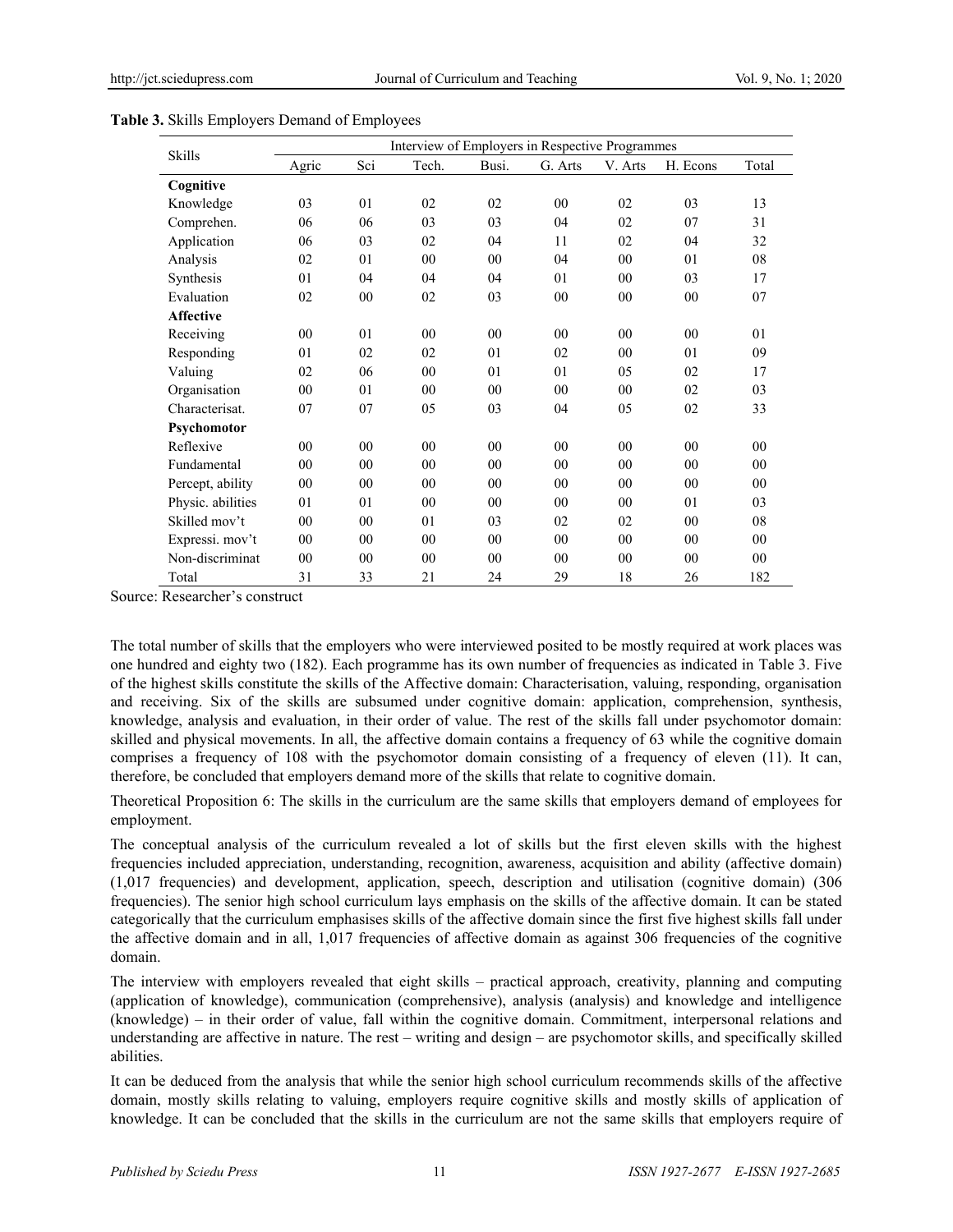graduating senior high school students, even though the skills in the curriculum have been rated as relevant.

Research Question 4: What is the level of students' acquisition of skills in the curriculum that will enable them to gain employment or go into self-employment?

The percentage value of the total frequencies that the students have acquired (4870) against the total frequencies in the curriculum (7680), (based on the rank scale), is 63.4. This shows that the students have acquired quite above average of the skills contained in the curriculum. It also implies that as the curriculum is adjudged relevant then the students are well equipped with the necessary skills to go into the world of work. It has been revealed that students offering Home Economics programme have acquired most of the skills in the curriculum followed by those in Science, even though one student acquired less than average in Science. Agricultural programme is the third followed by those in the Technical Drawing and the General Arts programmes with the least being Business and Visual Arts programmes.

### **4. Discussion**

The analysis of the generic skills of all the programmes revealed that the most common skills that have the highest frequency and that cut across all the programmes are the skills of appreciation 268 (18.52%); skills of recognition 186 (12.85%) and the skills of awareness 158 (10.92%). These same skills appeared as the highest in frequency in the Agricultural programme. For instance, skills of appreciation had frequency of 51 (22.97%) with the skills of recognisance having the frequency of 50 (22.52%) and that of the skills of awareness being 42 (18.92%). Apart from the skills of understanding that had a frequency of 22 (9.91%) the rest of the skills fell below 6%.

In the Science programme, the three skills – appreciation, recognition and awareness – as observed in the Agricultural programme – were still high as compared to the other skills in the Science programme. For instance, skills of appreciation had a frequency of 47 (21.66%) with the skills of recognition having a frequency of 36 (16.59%) while the skills of awareness 19 (8.76%) fell below those of Agricultural programme.

In the case of the generic skills for the Technical Drawing programme, the skills of appreciation still stood out with the frequency of 31 (17.71); the skills of acquisition 26 (14.86%), however, supersede those of the skills of recognition 24 (13.71%). Again, the skills of application 18 (10.29%) are higher than those of awareness 17 (9.71%). There is therefore a little shift of emphasis on the skills perhaps due to the technical nature of the Technical Drawing programme.

An observation of the Business programme also revealed that the skills of appreciation 61 (27.11%) were outstanding. There was a shift from the emphasis on the skills of awareness 33 (14.67%) and recognition 22 (9.78%) to the skills of understanding 43 (19.11%). Even the skills of development 30 (13.32%) and the skills of acquisition 28 (12.44%) superseded those skills of recognition 22 (12.44%).

In the General Arts programme, it was rather the skills of understanding 39 (19.60%) that stood out. These skills were followed by those skills of appreciation 31 (15.58%). Communication skills 22 (11.06%) were next of the continuum with skills of description 21 (10.55%) following. Those skills of recognisance 12 (6.03%) and awareness 11 (5.52%) playing significant roles in the Agricultural, Science and Technical Drawing programmes were less recognised in the General Arts programme.

There is a significant shift of emphasis on skills in the Visual Arts programme. The most outstanding skills are those of the skills of understanding 55 (29.26%). These were followed by the skills of development 36 (19.15%). The skills of appreciation 32 (17.02%) and those of awareness 21 (11.17%) still had a major role to play in the Visual Arts programme though not as recognised as in the Agricultural, Technical and Science programmes. The two other recognisable skills were those of acquisition 16 (8.51%) and recognition 14 (7.45%).

A critical observation of the Home Economic programme revealed yet another drastic shift in the emphasis of skills. The skills of recognition 28 (12.90%), though among the prevalence of skills noticed in the Agricultural, Science and Technical programmes, was outstanding. Instead of the skills of awareness 15 (6.91%) and appreciation 15 (6.91%) coming next to the skills of recognisance, those skills of description 22 (10.14%), acquisition 22 (10.14%) and speech/communication 22 (10.14%) of the same values came next.

In the analysis of the skills that employers require of employees, it was revealed that the affective domain contained a frequency of 63 while the cognitive domain comprised a frequency of 108 and the psychomotor domain consisted of a frequency of eleven (11). The skills of the cognitive domain are more than those of the affective and psychomotor domain. Since the skills of the cognitive domain deal more with the application of knowledge, it can be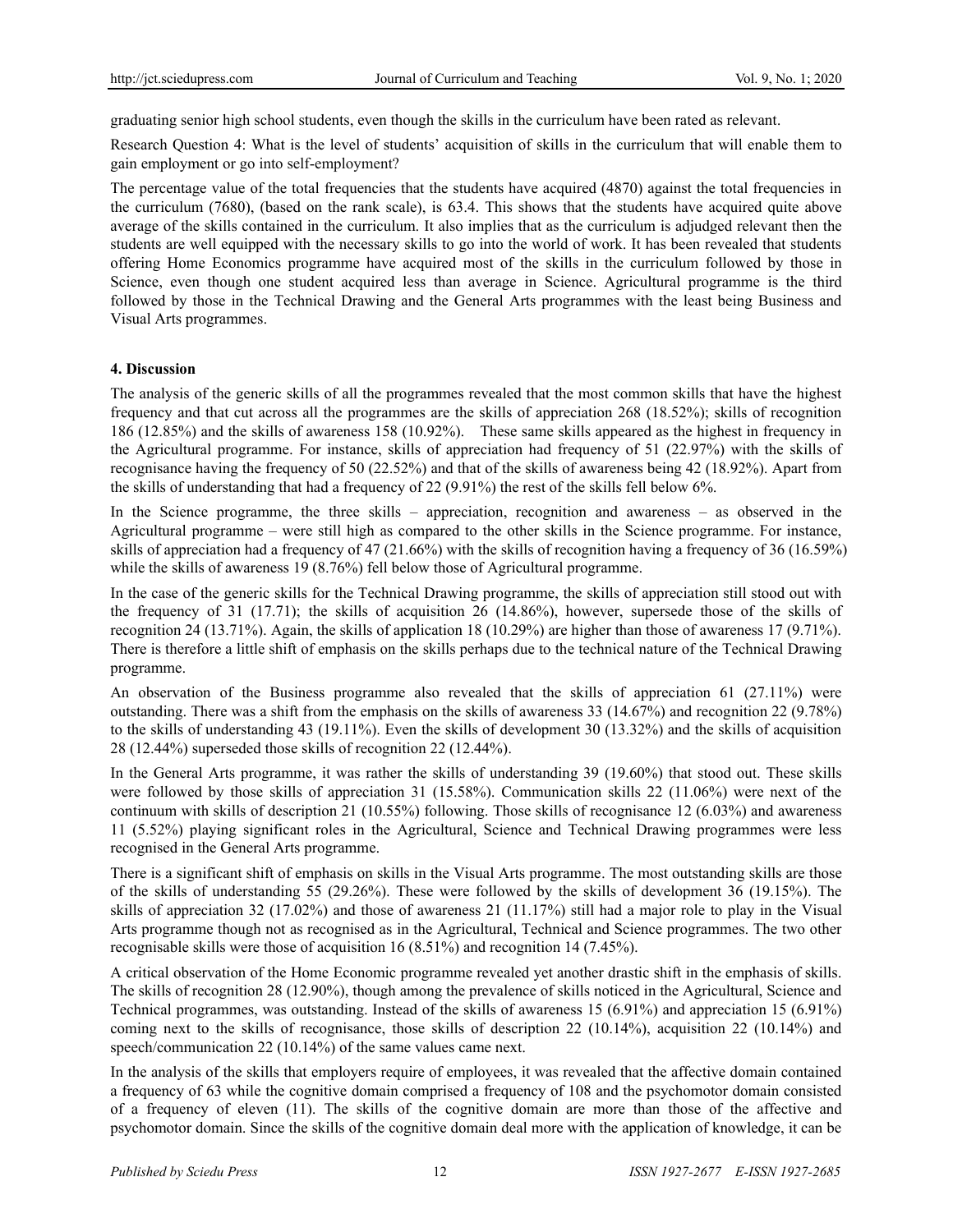concluded that employers demand more of the skills that relate to the application of knowledge.

#### **5. Conclusion**

Through the conceptual analysis of the senior high school curriculum, it was found out that there were 56 skills in the core subjects [English Language, Mathematics, Integrated Science, Social Studies and Information and Communications Technology] with a total frequency of 178. All the seven programmes contained 58 skills with a total frequency of one thousand, four hundred and forty-four (1444). In all therefore, there were one hundred and fourteen (114) skills in the senior high school curriculum and this figure represented a total frequency of one thousand six hundred and twenty-two (1,622).

The employers rated the skills in the curriculum and it was revealed that all the skills contained in the curriculum were required at the work place though with different degree of requirements. The broad-based nature of the skills and the employers' acceptance of the skills in the curriculum showed that the skills in the curriculum were more of cross-functional skills than occupation specific skills even though both cross-functional and occupation specific skills were contained in the curriculum. Apart from three organisations (out of the fourteen organisations) that rated the skills in the curriculum with a frequency of 36 (45%), 65 (48%) and 67 (49%) for General Arts, Visual Arts and Home Economics respectively, the remaining eleven organisations rated the skills in the curriculum beyond 50%. This showed that the skills in the curriculum were relevant hence the senior high school curriculum was relevant.

The study revealed that the skills in the curriculum were mostly within the affective domain as against the cognitive and psychomotor domains. This finding corroborated with Barton's (2006) findings from the seven organisations. The common skills found in the seven organisations were basically within the affective domain.

It was noted that while the senior high school curriculum recommended skills of the affective domain, mostly skills relating to valuing, employers required cognitive skills, mostly skills of the application of knowledge. Empirical evidence is in support of the affective skills but employers interviewed were in support of skills within the affective domain.

## **References**

- Amankrah, J. Y. (2014). *Youth unemployment in Ghana: Prospects and challenges*. Ghana Statistical Service. Retrieved from www.upa.org.gh/researchpapers/youth73
- Anderson, C., & Gantz, J. F. (2013). *Skills requirements for tomorrow's best jobs: Helping educators provide students with skills and tools they* need (IDC White Paper). Retrieved from http://news.microsoft.com/download/presskits/education/docs/idc/101513
- Anderson, G., & Arsenault, N. (2005). *Fundamentals of Educational Research* (2nd ed.). Routledge: Taylor & Francis Group. https://doi.org/10.4324/9780203978221
- Balarin, M., & Benavides, M. (2010). Curriculum reform and the displacement of knowledge in Peruvian rural secondary schools: Exploring the unintended local consequences of global education policies. *Bath: Routledge, Compare*, *40*(3), 311-325. https://doi.org/10.1080/03057920903374440
- Barton, P. E. (2006). *High school reform and work: facing labour market realities*. Princeton: Educational Testing Service.
- Bloom, B. S. (Ed.) (1956). *Taxonomy of educational objectives: The classification of educational goals, Handbook 1: Cognitive Domain*. New York: McKay.
- Carnevale, A, P., & Hanson, A. (2015). *Learn and earn: Connecting education to careers in the 21st century*. Retrieved from https://hdl.handle.net/10919/90764
- Chandler, C. (1985). Curriculum and syllabus design. *ELT Journal*, *39*, 101-104. https://doi.org/10.1093/elt/39.2.101
- Chu, S. K. W, Reynolds, R. B., Tavares, N. I, Notari, M., & Lee, C. W. Y. (2017). *21st century skills development through inquiry-based learning: From theory to practice*. Singapore: Springer Science Business Media. https://doi.org/10.1007/978-981-10-2481-8
- Cohen, L., Manion, L., & Morrison, K. (2011). *Research methods in education* (7th ed.). New York: Routledge.
- Cornbleth, C. (1988)*.* Curriculum in and out of context. *Journal of curriculum and supervision, 3*(2), 85-96*.*